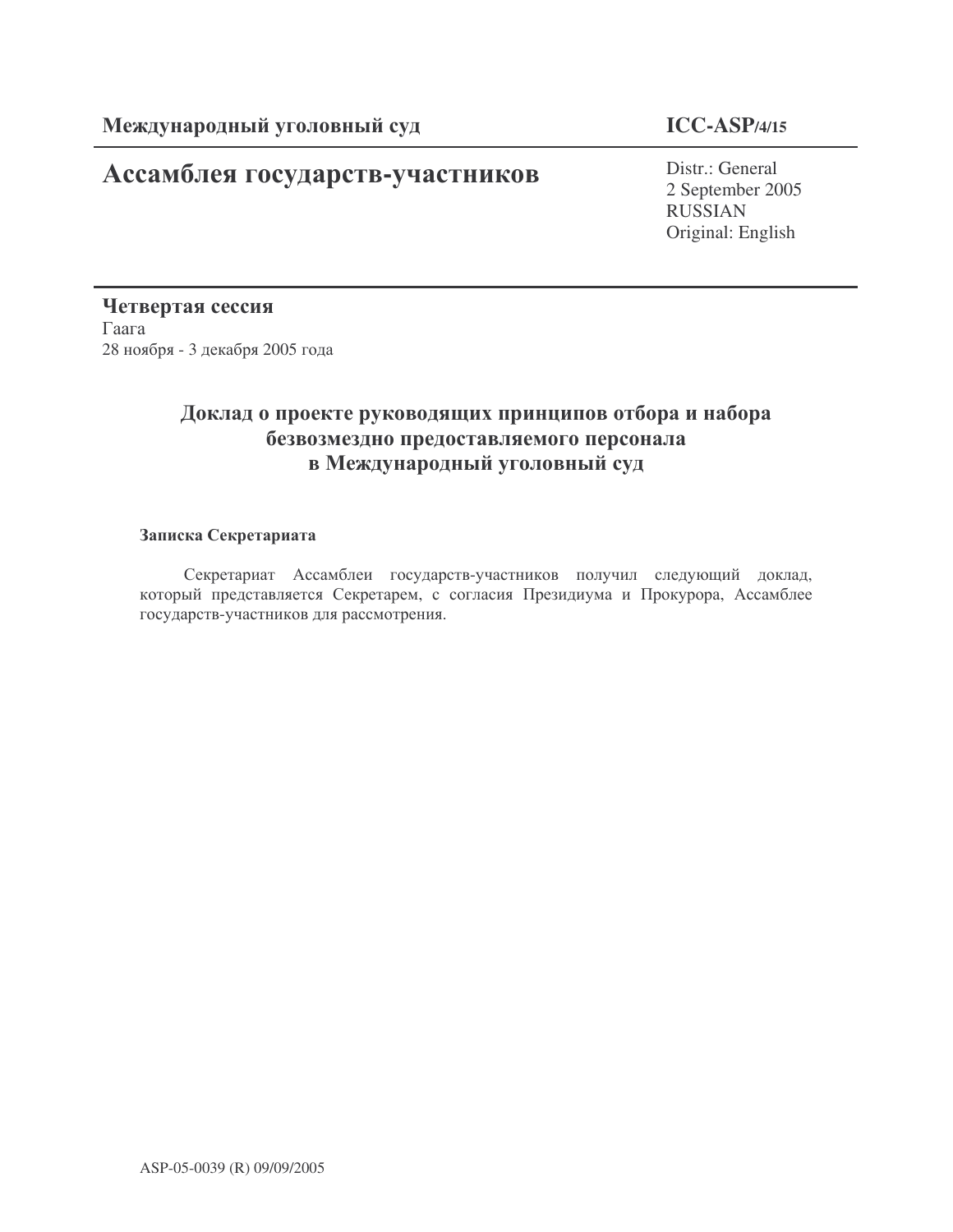### Доклад о проекте руководящих принципов отбора и набора безвозмездно предоставляемого персонала в Международный уголовный суд

 $1.$ Настоящим Ассамблее государств-участников («Ассамблея») для рассмотрения и принятия представляется проект руководящих принципов отбора и набора безвозмездно предоставляемого персонала в Международный уголовный суд. В пункте 4 статьи 44 Римского статута предусматривается возможность приема на работу безвозмездно предоставляемого персонала при исключительных обстоятельствах, а ответственность за установление руководящих принципов, регулирующих отбор и набор безвозмездно предоставляемого персонала, возлагается на Ассамблею.

2. По мере активизации следственной и другой деятельности Суду могут вскоре потребоваться конкретные знания и опыт экспертов, которых в нем не имеется. Уникальный мандат Суда и необходимость его соответствия самым высоким стандартам надлежащих правовых процедур и верховенства права означают, что время от времени он будет сталкиваться с ситуациями, когда на временной основе придется в оперативном порядке привлекать высококвалифицированный персонал. Суду, возможно, придется обращаться к государствам-участникам, межправительственным организациям и неправительственным организациям с просьбой о содействии в выделении таких обладающих знаниями и опытом экспертов. Подобное содействие может оказываться только в соответствии с руководящими принципами, установленными Ассамблеей.

3. Руководящие принципы были разработаны Внутриучрежденческой рабочей группой и одобрены всеми органами Суда. При разработке руководящих принципов Рабочая группа принимала во внимание опыт Организации Объединенных наций в отношении персонала, безвозмездно предоставляемого правительствами и другими сторонами.

 $4.$ Ниже приводятся некоторые из принципов, которыми руководствовалась Рабочая группа при разработке руководящих принципов:

- принципы, установленные в Статуте, такие как обеспечение высокого уровня работоспособности, компетентности и добросовестности с должным учетом, mutatis mutandis, критериев, приводимых в пункте 8 статьи 36 Статута;
- $\mathcal{L}^{\text{max}}$ необходимость ограничения категорий лиц, которых Суд может нанимать на безвозмезлной основе:
- необходимость ограничения использования безвозмездно предоставляемого персонала особыми и исключительными обстоятельствами, предусмотренными в пункте 4 статьи 44 Статута;
- необходимость соблюдения безвозмездно предоставляемым персоналом самых высоких стандартом конфиденциальности и уважения беспристрастности и независимости Суда при выполнении их обязанностей;
- необходимость обеспечения того, чтобы использование безвозмездно предоставляемого персонала не являлось результатом плохого планирования, и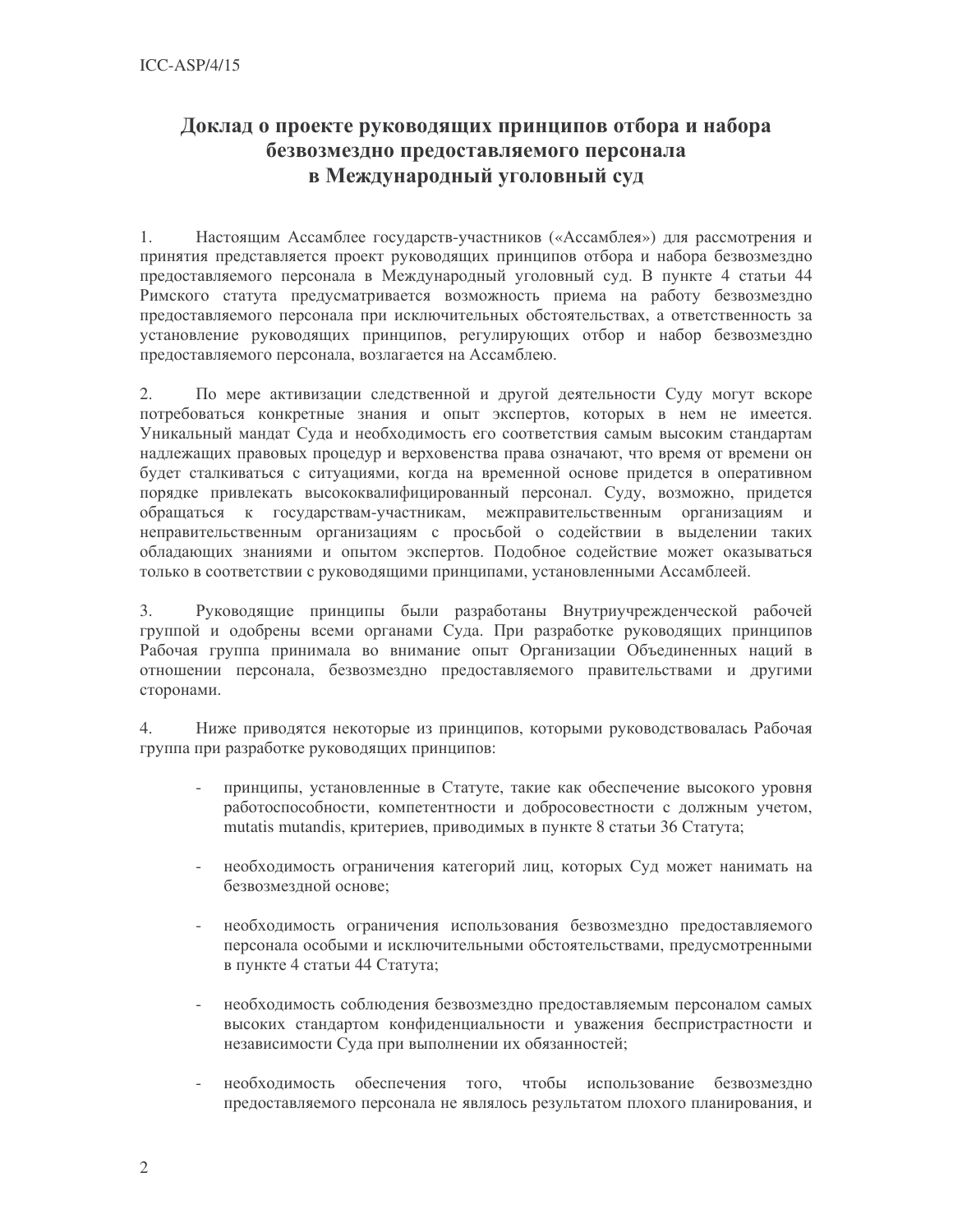того, чтобы такой персонал не подменял сотрудников, которые должны быть наняты на предусмотренные бюджетом должности для выполнения мандата Суда.

5. Соответствующие обязательства Суда и донора будут подробно оговариваться в соглашении, подписываемым обеими сторонами до набора безвозмездно предоставляемого персонала.

6. Безвозмездно предоставляемый персонал может прикомандировываться к любому органу Суда, а производящий найм орган должен будет в каждом случае обосновывать потребность в таком персонале.

Периодическое представление докладов Ассамблее об использовании безвозмездно 7. предоставляемого персонала обеспечит тщательный мониторинг их соблюдение этих руководящих принципов.

8. Набор безвозмездно предоставляемого персонала может иметь бюджетные последствия для Суда, в частности, поскольку в проекте руководящих принципов предусматривается, что расходы на поддержку программ могут не взиматься в исключительных случаях. Поскольку Суд не может заранее предвидеть ни количество безвозмездно предоставляемого персонала, который ему придется нанимать, ни те случаи, в которых придется не взимать расходы на поддержку программ, на данный момент сопряженные с этим расходы невозможно подсчитать. В любом случае Суд считает, что такие расходы будут носить ограниченный характер и потому смогут быть покрыты за счет перераспределения средств в рамках каждого органа.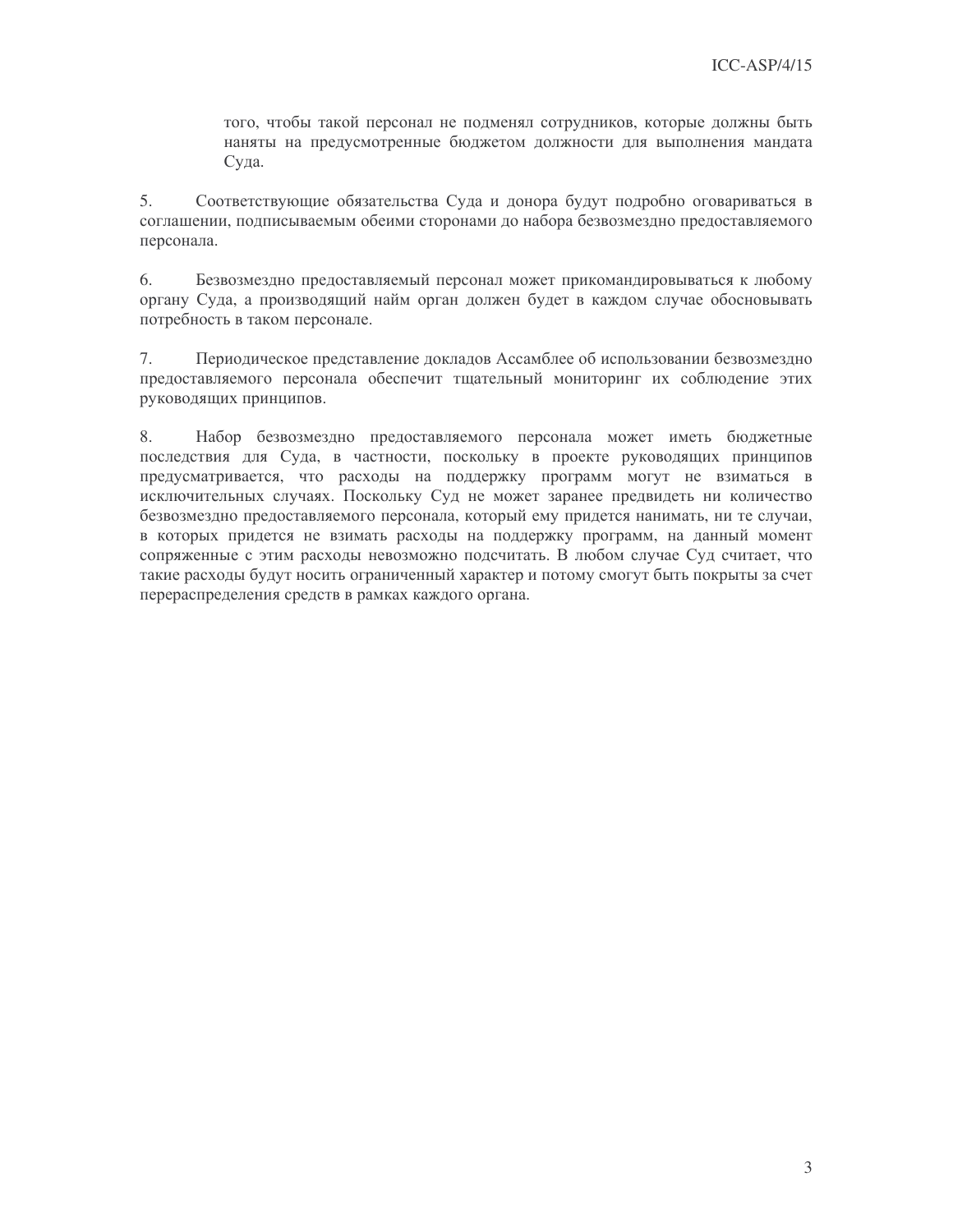## Приложение

## Проект руководящих принципов отбора и набора безвозмездно предоставляемого персонала в Международный уголовный суд

### Содержание

|           | Cmp.                                                                                                                            |
|-----------|---------------------------------------------------------------------------------------------------------------------------------|
| Раздел 1  |                                                                                                                                 |
| Раздел 2  | Условия, на которых может приниматься безвозмездно предоставляемый                                                              |
| Раздел 3  | Информирование государств-участников Римского статута<br>Международного уголовного суда, межправительственных                   |
| Раздел 4  |                                                                                                                                 |
| Раздел 5  |                                                                                                                                 |
| Раздел 6  |                                                                                                                                 |
| Раздел 7  |                                                                                                                                 |
| Раздел 8  | Вознаграждение, медицинское страхование и страхование жизни,<br>пенсионные и прочие пособия по линии социального обеспечения  7 |
| Раздел 9  |                                                                                                                                 |
| Раздел 10 |                                                                                                                                 |
| Раздел 11 |                                                                                                                                 |
| Раздел 12 |                                                                                                                                 |
| Раздел 13 |                                                                                                                                 |
| Раздел 14 |                                                                                                                                 |
| Раздел 15 |                                                                                                                                 |
| Раздел 16 |                                                                                                                                 |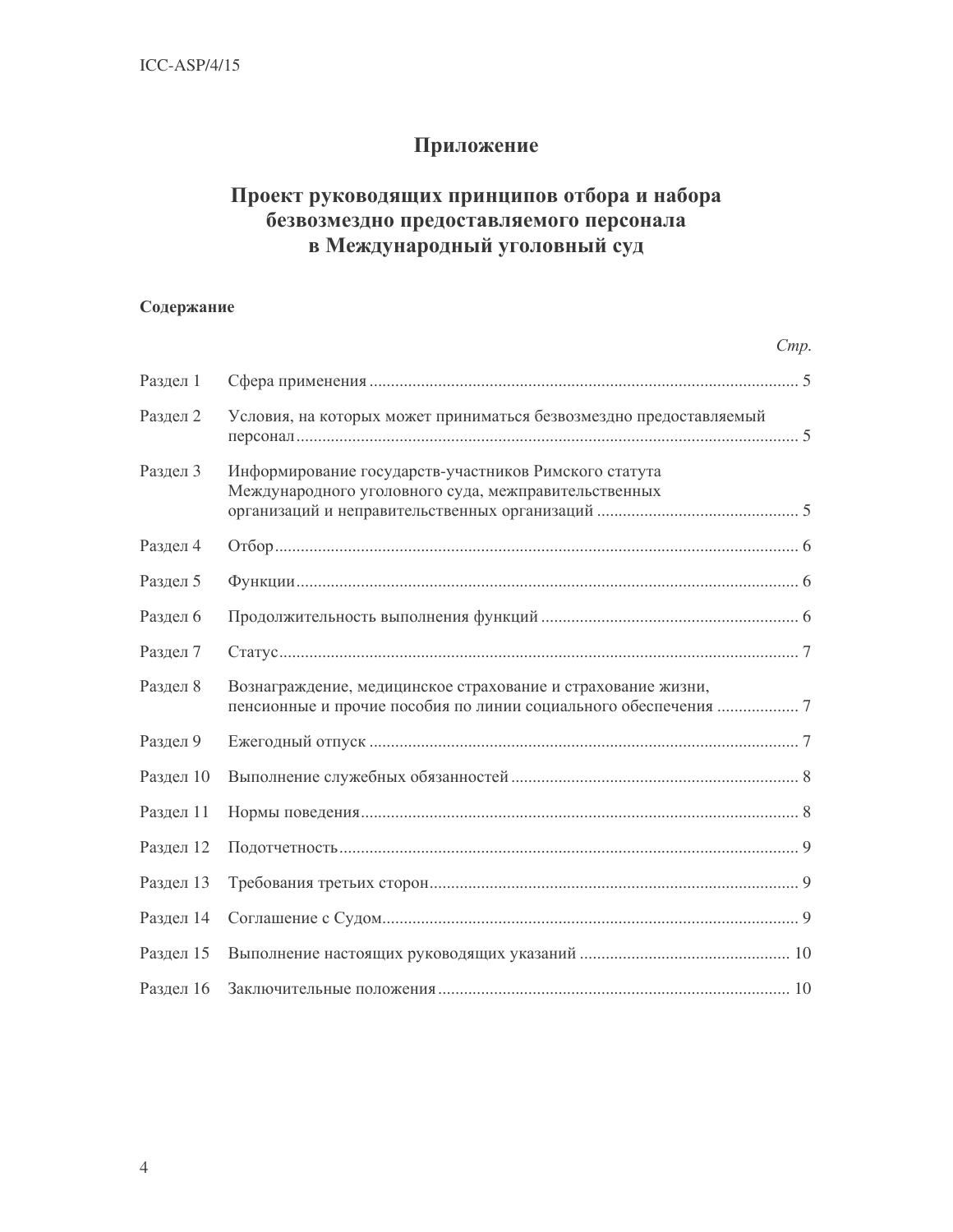### Проект руководящих принципов отбора и набора безвозмездно предоставляемого персонала в Международный уголовный суд

#### Разлел 1 Сфера применения

Настоящие руководящие принципы применяются  $\rm K$ безвозмездно предоставляемому персоналу, который принимается на работу в соответствии с пунктом 4 статьи 44 Римского статута Международного уголовного суда (именуемого далее: «Статут») и который не работает согласно какому-либо другому установленному режиму, подобного тому, который применим к стажерам и приглашаемым специалистам.

#### Разлел 2

#### Условия, на которых может приниматься безвозмездно предоставляемый персонал

 $2.1.$ Каждый орган Международного уголовного суда (именуемого далее: «Суд») может принимать безвозмездно предоставляемый персонал только в порядке исключения для привлечения обладающих опытом и знаниями экспертов, отсутствующих в этом органе, с целью выполнения весьма специализированных функций, для чего такие эксперты не требуются на постоянной основе (именуемых далее: «специализированные функции»), устанавливаемых соответствующим органом, и на ограниченный и оговоренный срок.

Временно предоставляемый персонал не может запрашиваться или приниматься в  $2.2.$ качестве подмены сотрудников, которые должны быть наняты на должности, утвержденные для выполнения регулярных и обычных функций Суда.

#### Разлел 3

#### Информирование государств-участников Римского статута Международного уголовного суда, межправительственных организаций и неправительственных организаций

 $3.1.$ Если во время подготовки бюджета предполагается, что по этому бюджету возникнут потребности, отвечающие условиям раздела 2.1. этих руководящих принципов, то орган Суда, где должны оказываться услуги, обращается к государствам-участникам Римского статута Международного уголовного суда (именуемым далее: «государстваучастники»), межправительственным организациям и неправительственным организациям (именуемым далее: «другие стороны») через Секретаря с целью информирования их о конкретных потребностях, которые должны быть удовлетворены с помощью безвозмездно предоставляемого персонала, и направляет государствам-участникам и другим сторонам просьбу определить в течение трех месяцев лицо (лиц), которое(ые) обладает(ют) требуемой квалификацией.

 $3.2.$ В случае непредусмотренных потребностей, возникающих после утверждения бюджета, орган Суда, которому должны оказываться услуги, обращается к государствамучастникам и другим сторонам через Секретаря с просьбой определить лицо (лиц), которое(ые) могло (могли) бы оказать требуемую помощь в течение определенного срока с учетом неотложного характера соответствующих потребностей.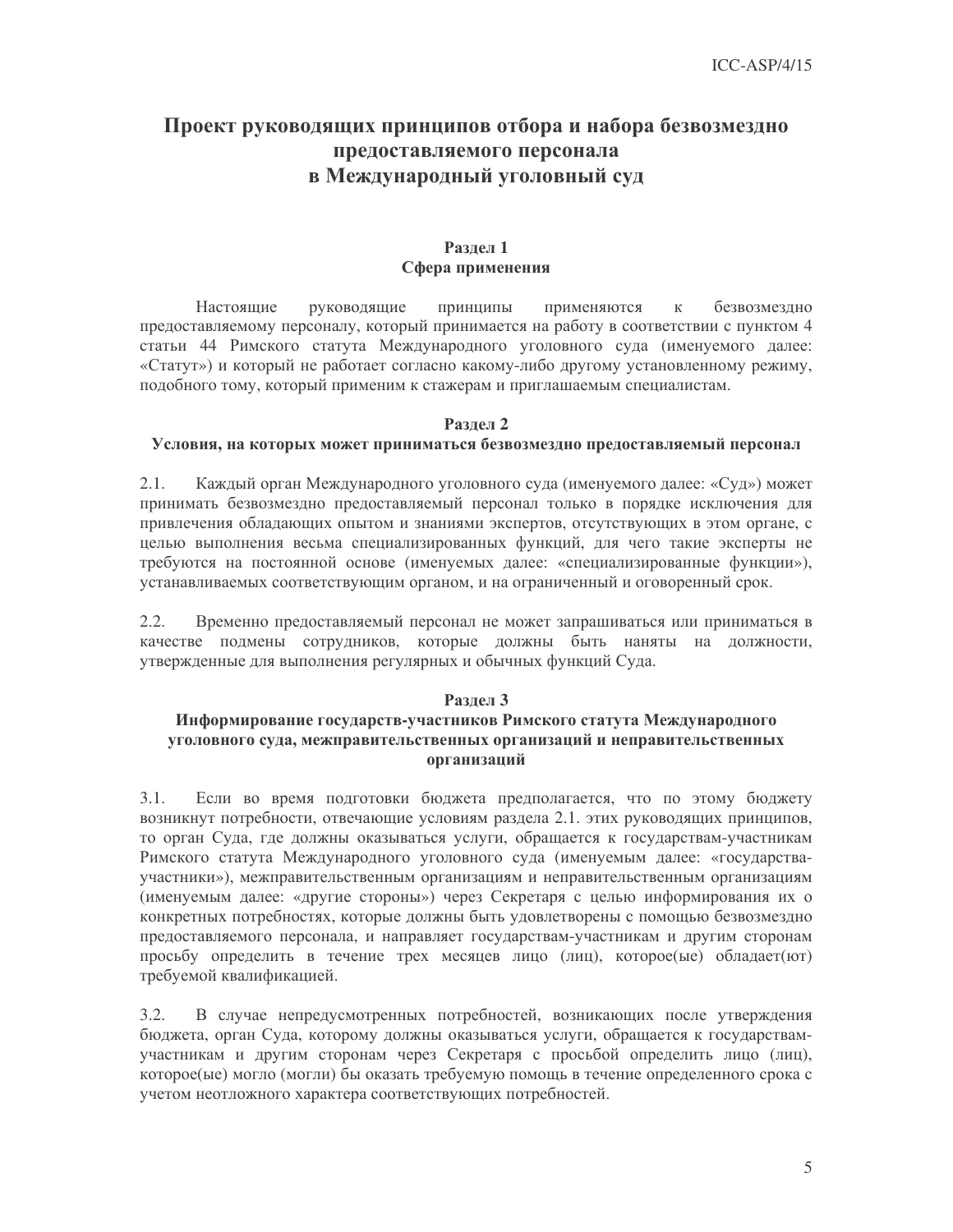$3.3.$ эффективные разрабатывает механизмы ДЛЯ ПОДГОТОВКИ  $Cv<sub>µ</sub>$ списка потенциального безвозмездно предоставляемого персонала с должным учетом, mutatis mutandis, критериев, установленных в пункте 8 статьи 36 Статута. С этой целью для получения соответствующих данных всем государствам-участникам и другим сторонам может рассылаться вопросник, где им будет предложено заявить о заинтересованности в предоставлении персонала, обладающего той квалификацией, которая, вероятно, потребуется Суду. Государствам-участникам и другим сторонам может быть также предложено информировать Суд о любых изменениях, возникающих в отношении их первоначального ответа.

#### Раздел 4 Отбор

 $4.1.$ Все кандидаты оцениваются обратившимся с запросом органом Суда в целях обеспечения отбора наиболее подходящего кандидата на основе стандартов набора персонала, установленных Судом в определенных в статье 44 Статута рамках в плане квалификации, опыта и других соответствующих факторов с учетом сроков, в которые могут быть предоставлены кандидаты.

 $4.2.$ При отборе кандидата обратившийся с запросом орган Суда уделяет должное внимание, mutatis mutandis, критериям, установленным в пункте 8 статьи 36 Статута.

#### Раздел 5 Функции

 $5.1.$ Безвозмездно предоставляемому персоналу могут быть поручены лишь функции, соответствующие условиям, определенным в разделе 2.1 выше.

5.2. Безвозмездно предоставляемый персонал не может выполнять руководящие функции в отношении сотрудников при выполнении ими своих служебных обязанностей или участвовать в принятии решений, затрагивающих статус, права и вознаграждение сотрудников. Однако, в порядке исключения, безвозмездно предоставляемый персонал может осуществлять техническое руководство в отношении сотрудников, обеспечивающих им непосредственную поддержку.

#### Раздел 6

#### Продолжительность выполнения функций

 $6.1.$ Безвозмездно предоставляемый персонал может приниматься на первоначальный период до одного года. Потребности соответствующего органа Суда тщательно рассматриваются во время подготовки каждого последующего бюджета для определения того, остаются ли эти функции настолько специальными, что Суду по-прежнему необходимый экспертный потенциал и нецелесообразно создавать нанимать соответствующих сотрудников.

 $6.2.$ Безвозмездно предоставляемый персонал не может претендовать или назначаться на должности в Суде в течение шестимесячного периода с даты окончания его службы.

6.3. Оказываемые безвозмездно предоставляемым персоналом услуги могут быть прекращены до даты, указанной в соглашении между Судом и государством-участником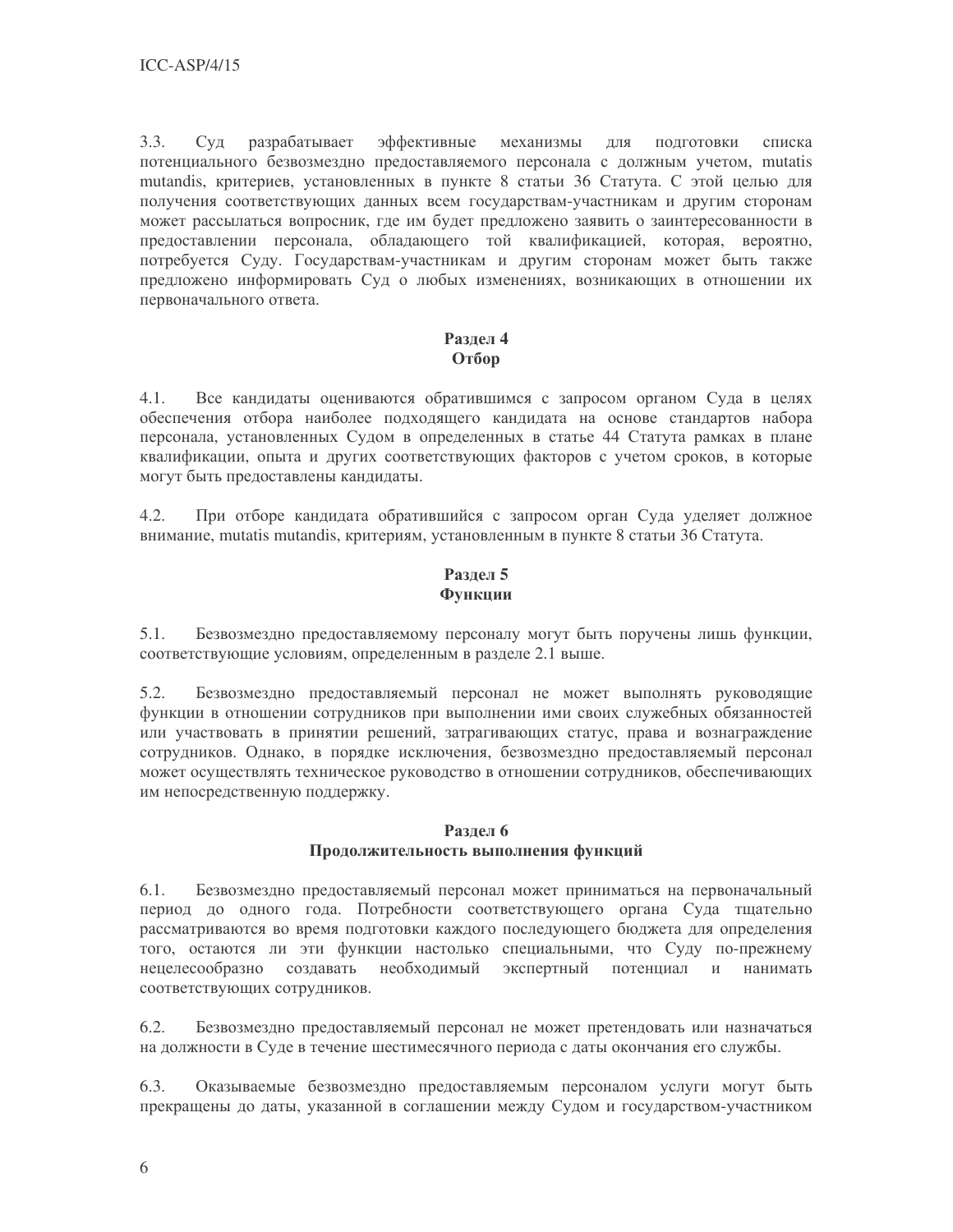или другой стороной, предоставляющей персонал на безвозмездной основе Суду (именуемой далее: «донор»), с направлением письменного уведомления той или иной стороной минимум за один месяц.

#### Разлел 7 Статус

Безвозмездно предоставляемый персонал при выполнении функций для Суда имеет статус экспертов  $V$ пользуется привилегиями, иммунитетами  $\overline{M}$ льготами, предусмотренными в статье 21 Соглашения о привилегиях и иммунитетах Международного уголовного суда, Соглашении о штаб-квартире между Судом и Королевством Нидерландов и любом другом соглашении, предоставляющим привилегии и иммунитеты экспертам Суда.

#### Разлел 8

#### Вознаграждение, медицинское страхование и страхование жизни, пенсионные и прочие пособия по линии социального обеспечения

8.1. Все расходы, связанные со службой безвозмездно предоставляемого персонала, включая оклады, надбавки и пособия, на которые имеют право соответствующие лица, расходы на проезд до места базирования безвозмездно предоставляемого персонала и обратно оплачиваются донором. В течение всего периода службы, предусмотренного соглашением, донор обеспечивает также надлежащее медицинское страхование и страхование жизни безвозмездно предоставляемого персонала, а также страхование на случай болезни, потери трудоспособности или смерти при исполнении служебных обязанностей по линии Суда.

8.2. Расхолы. понесенные безвозмездно предоставляемым персоналом при осуществлении официальных поездок в связи с выполнением своих функций, оплачиваются Судом на той же основе, что и расходы, понесенные сотрудниками, включая в соответствующих случаях выплату обычных суточных или суточных для участников миссий

8.3. На донора возлагается обязанность возместить Суду расходы на поддержку программ, связанные с безвозмездно предоставляемым персоналом. Расходы на поддержку программ рассчитываются как средние расходы на эксплуатацию помещений, коммунальные услуги, принадлежности и эксплуатацию оборудования и программного обеспечения, телекоммуникации, услуги службы безопасности и административное обслуживание. Среднегодовая сумма расходов на эти услуги составляет приблизительно 13 процентов от средних расходов на штатного сотрудника категории С-3/С-4. Секретарь Суда или, в зависимости от обстоятельств, Прокурор может делать исключения из этого положения, если деятельность безвозмездно предоставляемого персонала не дает оснований для взимания полной суммы вспомогательных расходов или если донор не способен возместить расходы по причине финансовых трудностей.

## Раздел 9

#### Ежегодный отпуск

 $9.1.$ Ежегодный отпуск может предоставляться безвозмездно предоставляемому персоналу в соответствии с условиями его службы для донора, но продолжительность такого отпуска не может превышать продолжительности отпуска, установленного для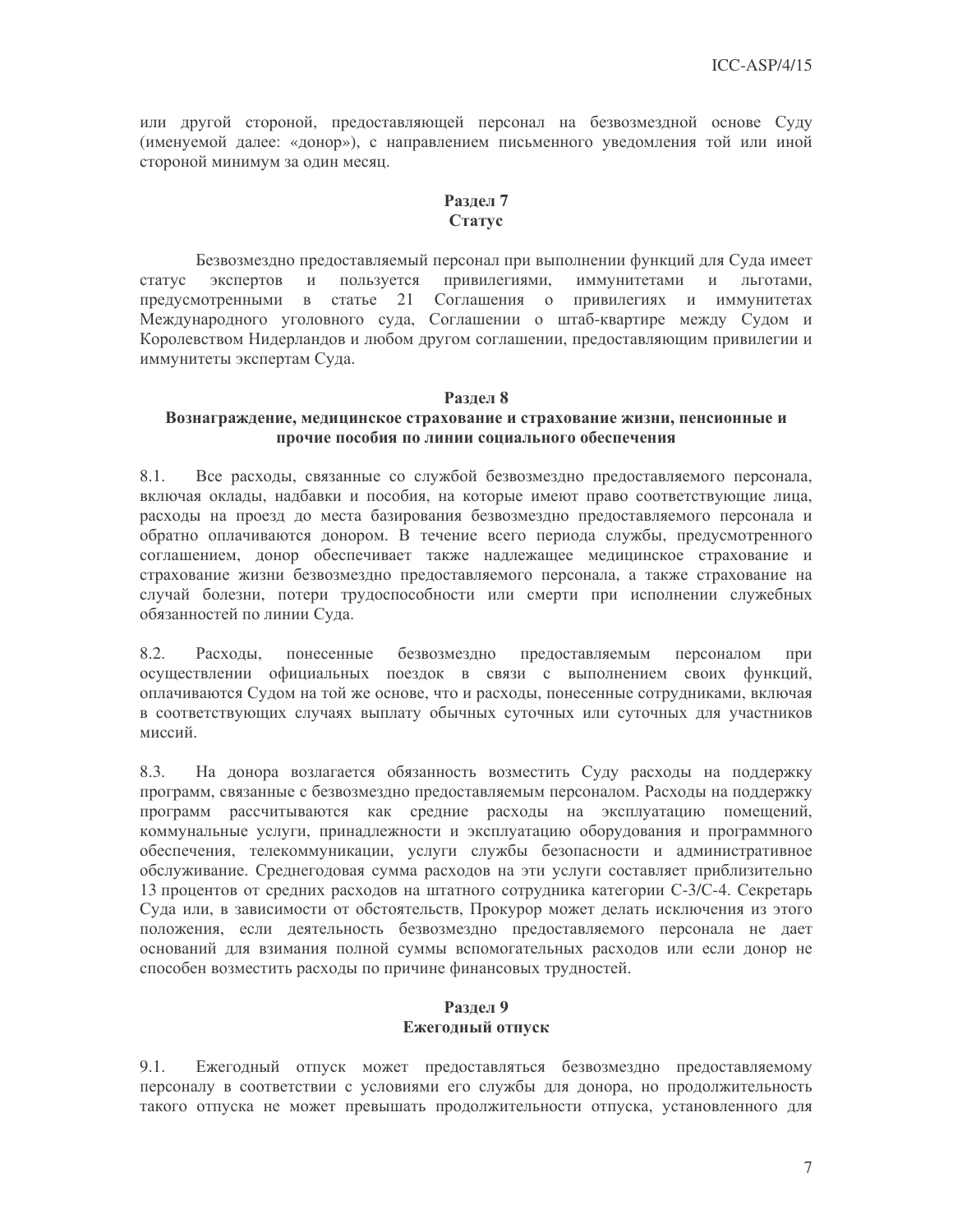сотрудников. Соответственно, безвозмездно предоставляемому персоналу может предоставляться отпуск из расчета максимум два с половиной дня за каждый полный месяц непрерывной работы.

 $9.2.$ Планы отпусков утверждаются заранее начальниками секций или отделов Суда, в зависимости от обстоятельств.

#### Разлел 10 Выполнение служебных обязанностей

Безвозмездно предоставляемый персонал выполняет свои функции под  $10.1.$ руководством и в полном соответствии с указаниями соответствующего должностного лица Суда и/или любого лица, действующего от его или ее имени. Такой персонал должен соблюдать все применимые положения, правила, инструкции, процедуры и административные распоряжения Суда.

обязанностей.  $10.2.$ Выполнение служебных возложенных на безвозмезлно предоставляемый персонал, оценивается в соответствии с принципами Системы служебной аттестации Суда.

#### Разлел 11 Нормы поведения

 $11.1.$ Безвозмездно предоставляемый персонал соблюдает наивысшие нормы конфиденциальности при выполнении своих обязанностей в соответствии с Положениями о персонале, Правилами о персонале и любыми другими административными распоряжениями Суда. Безвозмездно предоставляемому персоналу может быть предложено при поступлении на работу взять на себя дополнительные обязательства относительно соблюдения конфиденциальности.

Безвозмездно предоставляемый персонал соблюдает принципы беспристрастности 11.2. и независимости Суда и принимающего органа, и ему не разрешается запрашивать или получать инструкции относительно услуг, предоставляемых им в соответствии с соглашением, от какого бы то ни было правительства или органа, не имеющего отношения к Суду. Он воздерживается от такого поведения, которое могло бы негативно отразиться на Суде или принимающем органе, и не может заниматься деятельностью, несовместимой с целями и задачами Суда.

11.3. Безвозмездно предоставляемый персонал проявляет крайнюю осмотрительность во всех вопросах, касающихся его функций. Такой персонал никогда не должен без разрешения соответствующего должностного лица Суда сообщать средствам массовой информации или какому-либо учреждению, лицу, правительству или другому внешнему органу любую информацию, которая не была предана огласке и которая стала известна ему в силу его связи с Судом или принимающим органом. Такой персонал не имеет права использовать любую такую информацию в отсутствие письменного разрешения начальника принимающего органа Суда, и такая информация никогда не может использоваться в личных интересах. Эти обязательства остаются в силе по истечении срока служба в Суде.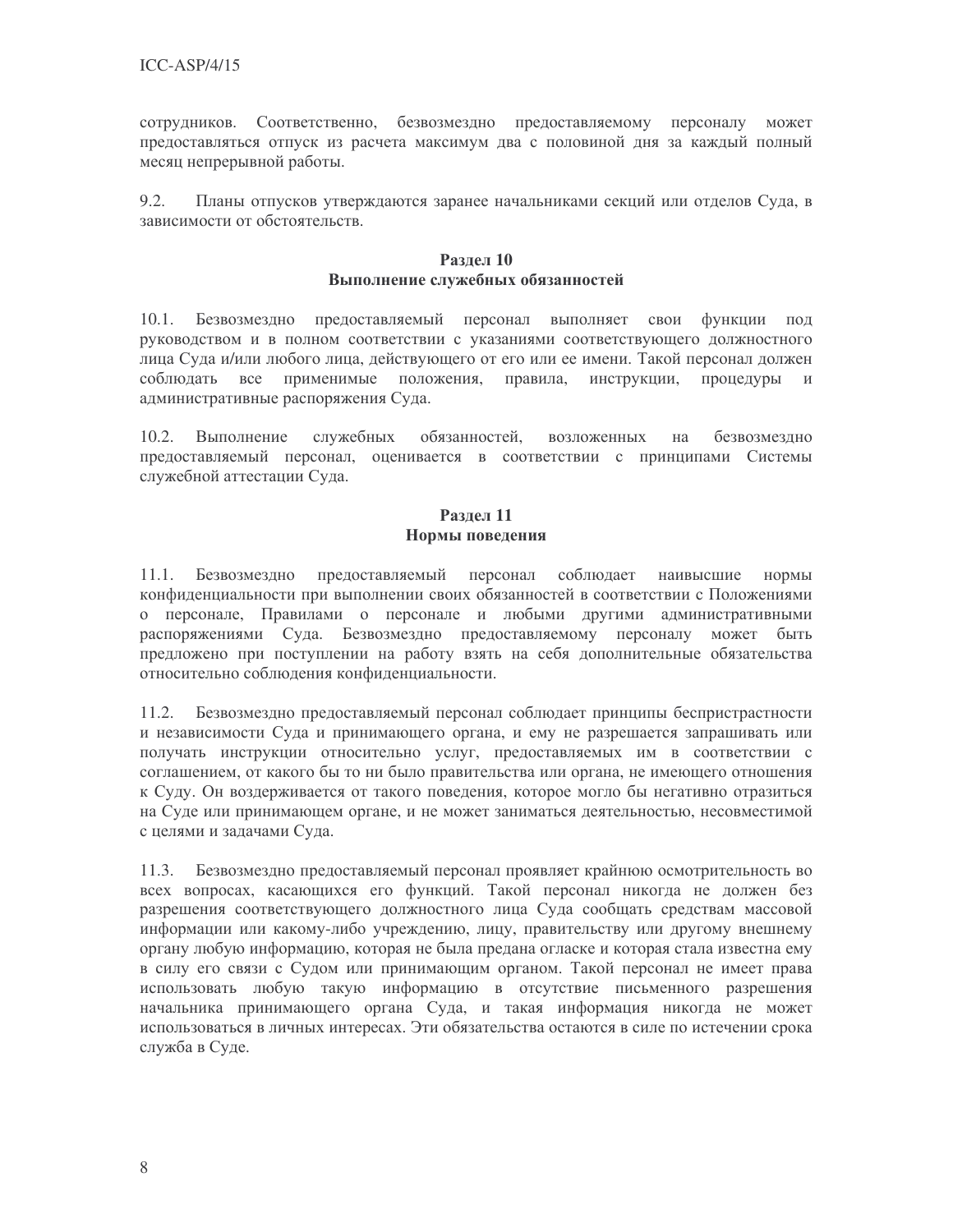#### Раздел 12 Подотчетность

 $12.1.$ Неудовлетворительное выполнение служебных обязанностей или несоблюдение норм поведения, изложенных выше, могут вести к незамедлительному прекращению службы по инициативе Суда.

 $12.2.$ Любое серьезное нарушение обязанностей и обязательств, которое, по мнению начальника принимающего органа Суда, оправдывает прекращение службы до конца периода уведомления, незамедлительно доводится до сведения донора с целью получения согласия на немедленное прекращение службы. Суд может решить ограничить или запретить доступ к помещениям Суда соответствующему лицу, когда это будет оправдываться обстоятельствами.

Донор возмещает Суду финансовые убытки или ущерб, нанесенный оборудованию  $12.3.$ или имуществу Суда персоналом, предоставляемым донором на безвозмездной основе, если такие убытки или ущерб а) были причинены вне связи с предоставлением услуг от имени Суда; b) имели место в результате или явились следствием грубой халатности или преднамеренных неправомерных действий; или с) имели место в результате или явились следствием нарушения или грубого пренебрежения применимыми правилами и политикой таким безвозмездно предоставляемым персоналом.

#### Раздел 13 Требования третьих сторон

Суд несет ответственность за урегулирование любых требований третьих сторон в случае утраты или порчи их имущества или смерти или физического увечья в результате действий или бездействия безвозмездно предоставляемого персонала в процессе предоставления им услуг от имени Суда в соответствии с соглашением с донором. Однако если утрата, порча, смерть или увечье явились результатом грубой халатности или преднамеренного неправомерного поведения персонала, предоставляемого донором на безвозмездной основе, то донор несет перед Судом ответственность за все суммы, выплаченные Судом истцам, и все расходы, которые понес Суд в ходе урегулирования таких требований.

#### Разлел 14 Соглашение с Судом

Соответствующие обязательства Суда, донора и безвозмездно предоставляемого  $14.1.$ персонала четко указываются в официальном соглашении между Судом и донором. Лица, которые будут привлекаться в качестве безвозмездно предоставляемого персонала, будут нести службу в соответствии с положениями, согласованными Судом и донором, включая полное или прямое вознаграждение безвозмездно предоставляемого персонала донором. Соглашение должно соответствовать этим руководящим принципам.

14.2. Основные функции и обязанности, которые, как предполагает Суд, должны выполняться каждым лицом, привлекаемым в качестве безвозмездно предоставляемого персонала, указываются как в соглашении с донором, так и в тексте индивидуальных обязательств, подписываемом безвозмездно предоставляемым персоналом.